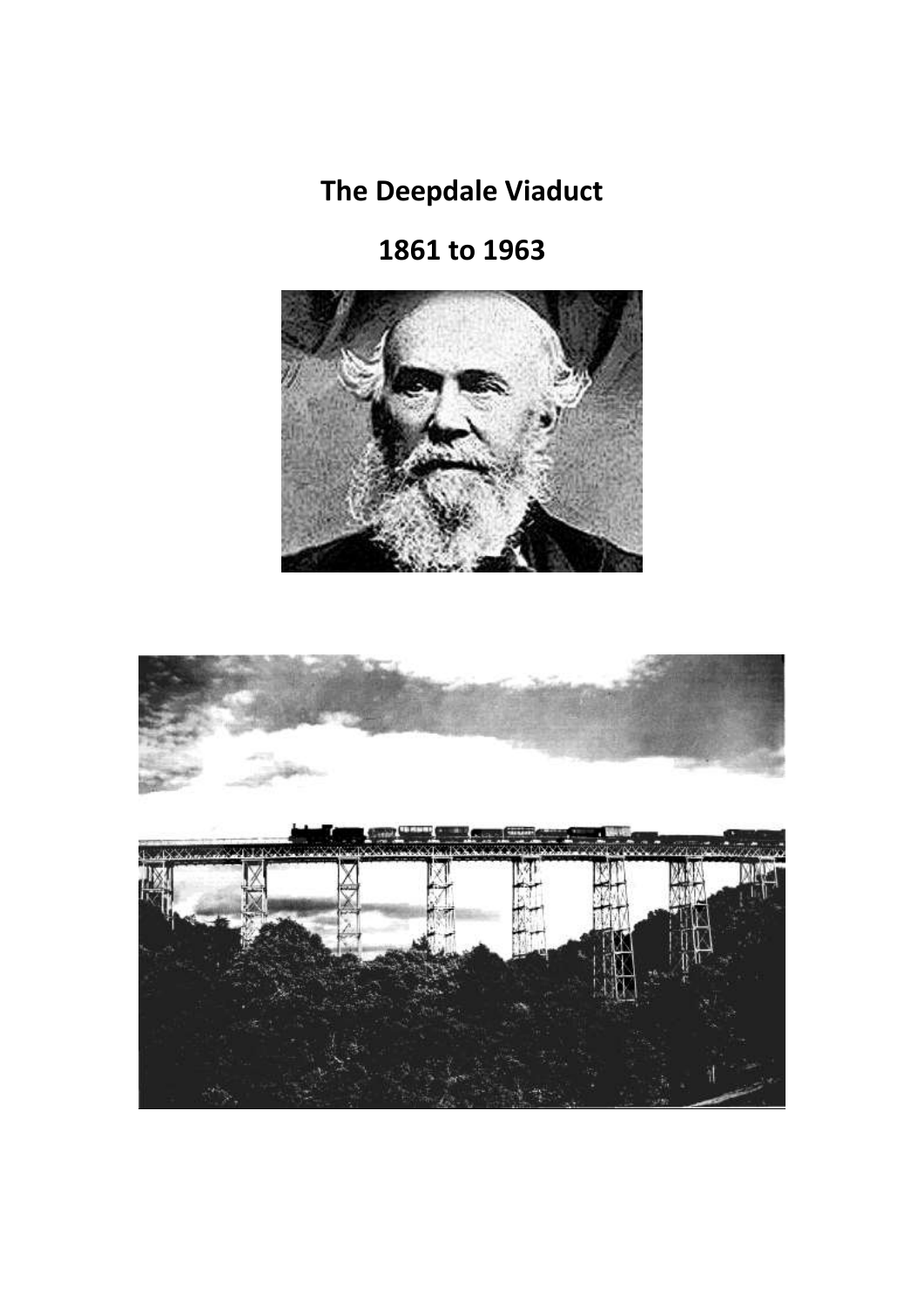# **The Deepdale Viaduct**

This account has been compiled from a number of sources, mainly the Teesdale Mercury Archive. Most of the text is quoted from this source, indicated with dates and quotation marks. The designer and the construction of the viaduct are detailed, and then there are some later anecdotes, in chronological order.

The cast and wrought iron viaduct, opened in 1861, was designed by Thomas Bouch as part of the South Durham and Lancashire Union Railway. The Tees Viaduct on the same railway had a different construction, with stone pillars supporting the span.

Consisting of 11 spans totalling 740 feet, (256 metres) the structure crossed Deepdale Beck at a height of 161 feet (49 metres). Closure of the line came in 1962 and the viaduct was dismantled a year later - a process captured by a foresighted local photographer.

## **Thomas Bouch**

Sir Thomas Bouch was a British railway engineer in Victorian Britain. He was born in Thursby, Cumberland, on 25<sup>th</sup> February 1822 and lived in Edinburgh. As manager of the Edinburgh and Northern Railway he introduced the first rollon/roll-off train ferry service in the world. Later, as a consulting engineer, he popularised the use of lattice girders in railway bridges.

Bouch later set up on his own as a railway engineer, working mostly in Scotland and Northern England. Lines he designed included several between the Northeast and Cumberland, including the South Durham and Lancashire Union Railway, from a junction near West Auckland via Barnard Castle, over Stainmore via Kirkby Stephen to a junction with the West Coast Main Line at Tebay. This was 50 miles of railway, completed in 1863.

He made considerable use of lattice girder bridges, some with conventional masonry piers and others with iron lattice piers. The most notable examples of iron lattice piers were the Deepdale and Belah Viaducts. A contemporary treatise on iron bridges praised the detailed engineering of the Belah viaduct piers and described it as one of the lightest and cheapest of that kind that had ever been erected.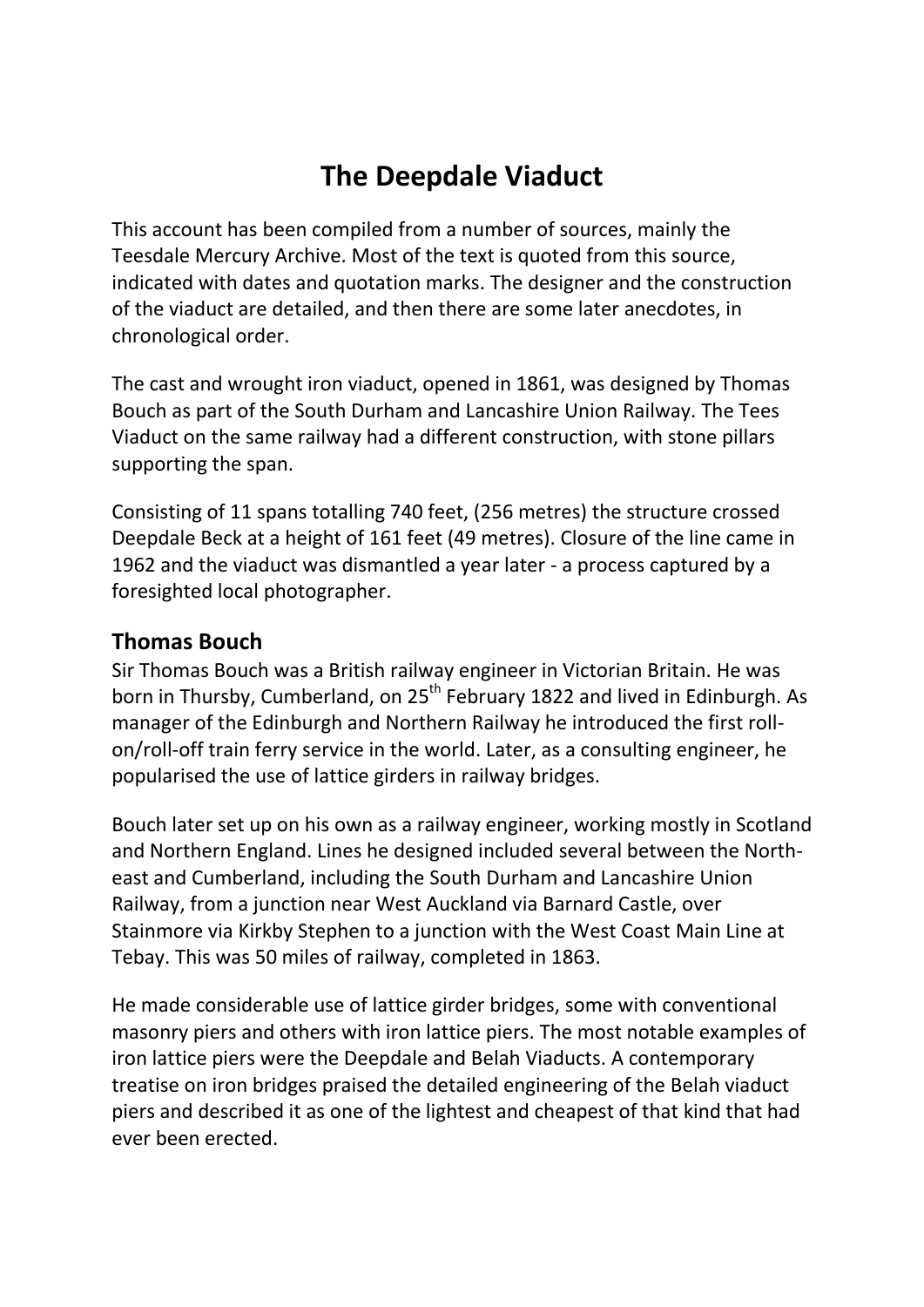Bouch's forte was cheapness and an ability to construct branch lines at a capital cost that might allow them to pay their way, especially if operated frugally.

Bouch designed the Redheugh viaduct, a road bridge across the Tyne at the same height as and close to Stephenson's High Level Bridge. He also designed Howns Gill Viaduct in Consett, County Durham, which at 700 feet (210 m) long and using a 12-arch design constructed in brick, carried the Stanhope and Tyne Railway 175 feet (53 m) above Howns Gill. It now forms part of the Sea to Sea Cycle Route.

He designed the first, ill-fated River Tay Rail Bridge and the official opening took place in May 1878. Queen Victoria travelled across it in late June 1879, and she awarded Bouch a knighthood in recognition of his achievement. The bridge collapsed on 28 December 1879 when it was hit by strong side winds. A train was travelling over it at the time, and 75 people died.

A public inquiry revealed that the contractors to the railway company had sacrificed safety and durability to save costs. Sloppy working practices such as poor smelting and the re-use of girders that had been accidentally dropped into the estuary during construction were factors in the bridge's collapse.

The inquiry concluded that the bridge was "badly designed, badly built, and badly maintained". All of the high girders section fell during the accident, and analysis of the archives has shown that the design of cast-iron columns with integral lugs holding the tie bars was a critical mistake. The lugs were composed of cast iron, which is brittle under tension. Many other bridges had been built to a similar design using cast-iron columns and wrought iron tie bars, but none used this design detail.

As the engineer, Thomas Bouch was blamed for the collapse of the Tay Bridge.

He retired to Moffat, his health, already poor, declined under the stress caused by the disaster, and he died 30 October 1880 a few months after the public inquiry finished. He is buried in Dean Cemetery in Edinburgh. "In his death", said the journal of the Institution of Civil Engineers, "the profession has to lament one who, though perhaps carrying his works nearer to the margin of safety than many others would have done, displayed boldness, originality and resource in a high degree, and bore a distinguished part in the later development of the railway system".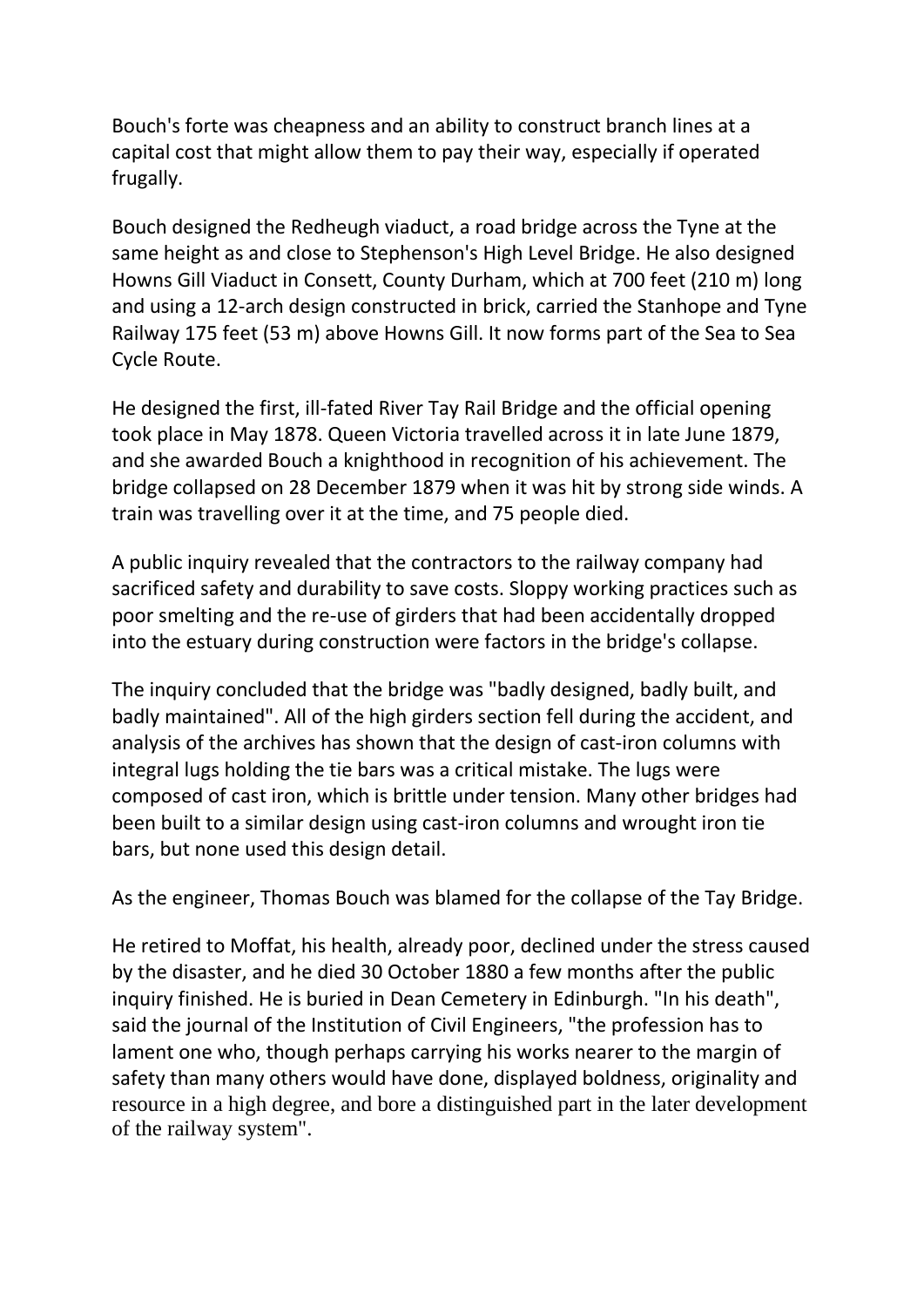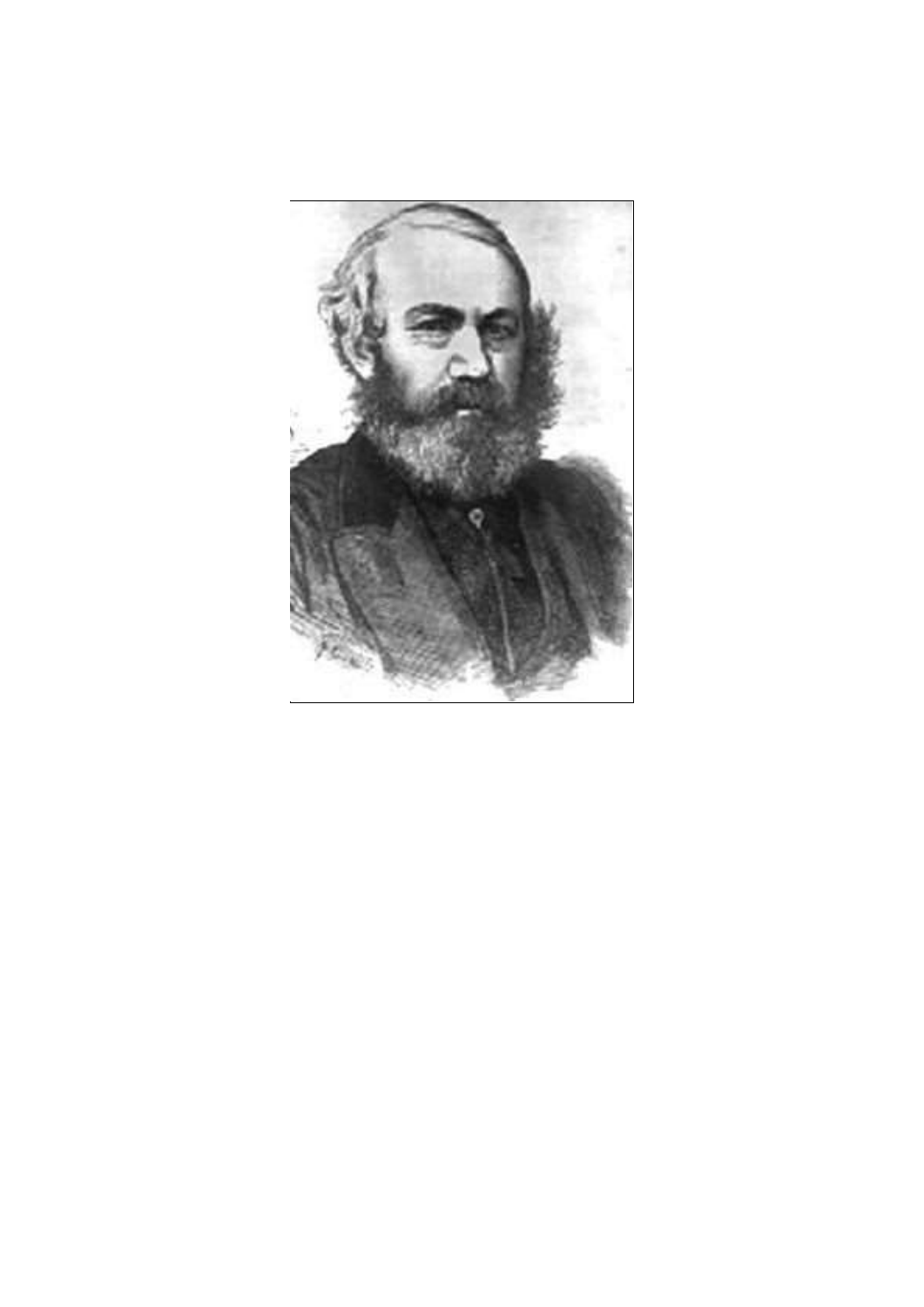# **The Deepdale Viaduct**

"The foundation stones of the Tees and Deepdale Viaducts on the South Durham & Lancashire Railway, were laid on Thursday last, the 8th inst. The morning was somewhat gloomy, notwithstanding which there was a fair attendance of the Directors, their friends, and the public. The procession, with banners, and headed by Mr Brandon's band, moved off at 10 o'clock. The site of the Tees viaduct was first visited, and here the foundation stone was laid by John Wakefield, Esq."

"Brief addresses were delivered by Mr Wakefield, and H.Pease, Esq. M.P., after which the company moved across the fields, and through the village of Lartington, to the Deepdale valley, where the foundation stone of the viaduct was laid by the Rev. T. Witham. Appropriate speeches were made by the Rev. T. Witham, and J.Whitwell, Esq. Both ceremonies were performed on the Lartington estate, of which the Rev. T. Witham is proprietor. In the afternoon, the directors, engineer, contractors, and company dined together at the King's Head Inn, and toasts suitable to the occasion were proposed and drunk. "

"The two works have been contracted for by Messrs Gilkes, Wilson, and Co., of Middlesbrough, and Mr Kinnaird, the builder of the Crumlin viaduct, the former firm having that of Deepdale and the latter the one over the Tees. Messrs Gilkes, Wilson and Co. have also contracted with the company for the construction and erection of another wrought iron viaduct, 200 feet in height and from 900 to 1,000 feet in length, over the river Beelah. Both these viaducts are to be similar in character to the celebrated Crumlin one, and supported upon compound metal columns. Their contracts (for iron-work only) amount, we hear, to about £12,700 for the Deepdale structure, and about £16,500 for that over the Beelah; that of Mr Kinnaird amounting to something like £7,600. Mr Appleby, who built the Barnard Castle station, has contracted for the stone foundations and piers of the Tees Bridge, the stone bridge over Percy beck, rather more than a mile of line from the junction to the west side of the Tees, and the foundations of the Deepdale and Beelah viaducts,—his whole undertaking amounting to nearly £16,000. From this it will be seen that the principal works are all in the hands of responsible men, and that there is a certainty of efficient and satisfactory completion. "

Incredibly, the viaduct was built in just 80 days by a team of 60 men, putting together pre-fabricated sections of the metalwork.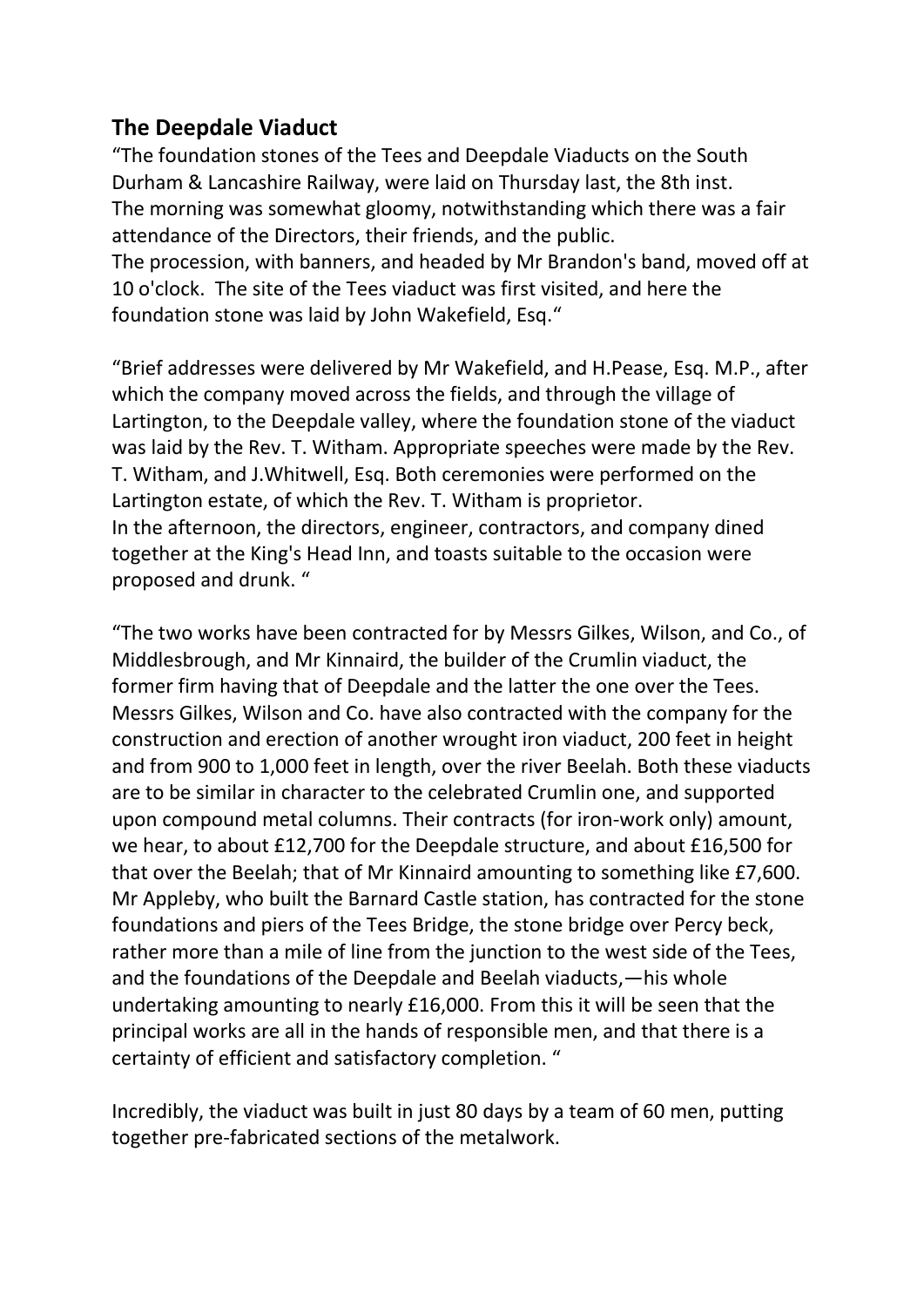

On December  $2^{nd}$  1858, the two ends of the new viaduct were joined together.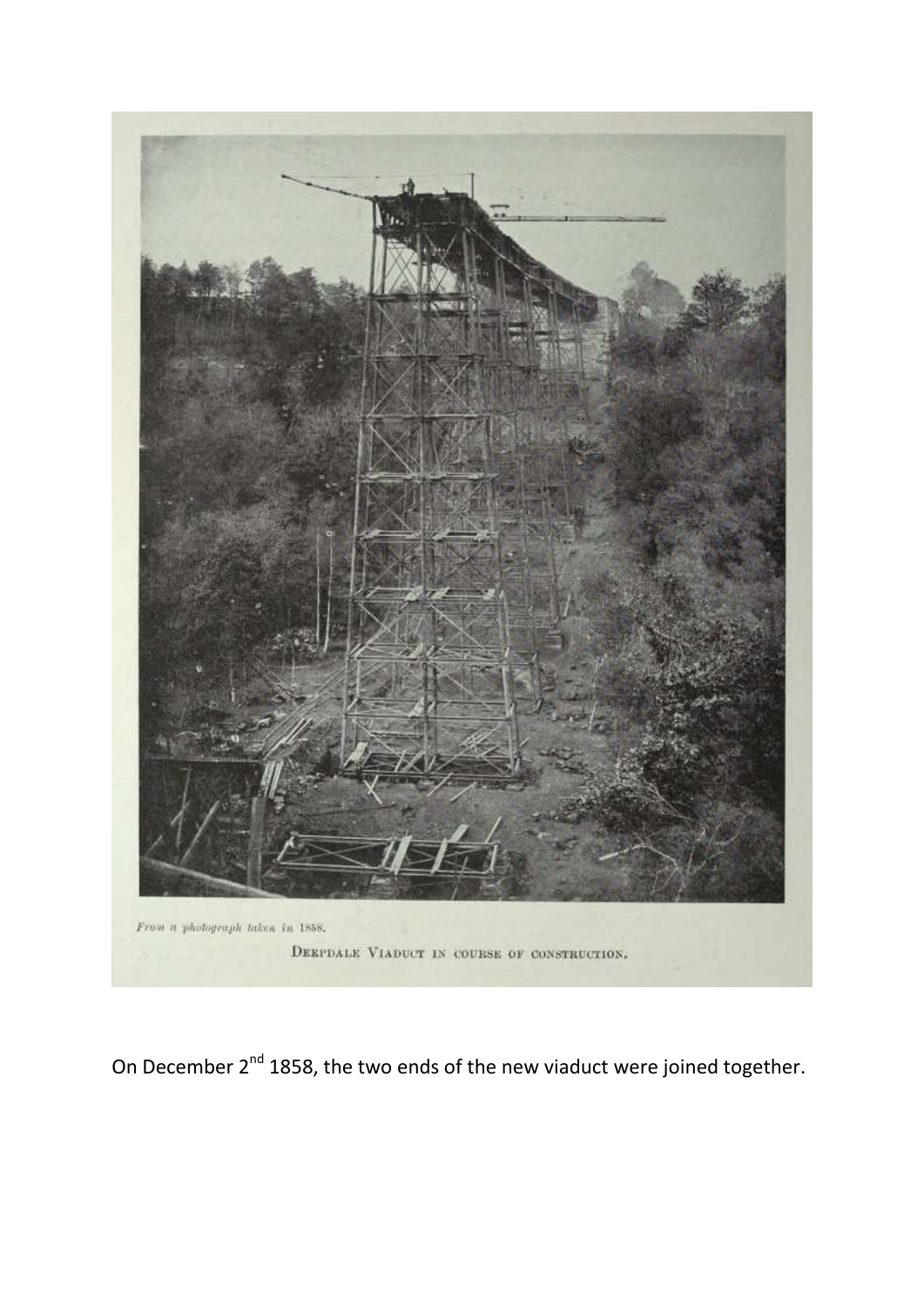#### March 2 1859

"The report of the Engineer –will afford the necessary information respecting the progress of the works; about one-third of the whole between Barnard Castle and Tebay has been executed.

Your directors have the satisfaction to state, that one very important structure, the Deepdale Viaduct, has, with the exception of painting, been finished. This erection has been proceeded with in a manner very satisfactory to the directors. The bridge over the river Tees is in a fair state of advance, and with some trifling exceptions the lend negotiations are concluded. "

The viaduct was opened on  $7<sup>th</sup>$  August 1861.

"The Deepdale Viaduct is an iron structure with stone foundations and abutments. It consists of columns of iron with cast and malleable iron struts and tie-beams, tapering from the foundation to the main girders, at which latter point they are 24 feet wide.

Each pier is composed of six columns of iron, and the bridge is a little over 160 feet high from the surface to the formation level. Its length is 740 feet. It contains 11 openings of 48 feet, clear and 60 feet if measured from centre to centre of piers. It contains 553 tons of cast iron, and about 285 tons of wrought iron. It is on a curve of 30 chains radius, and spans one of the loveliest glens in the district.

The effect when seen from a point about 200 yards south west, is singularly imposing. The iron work was executed by Messrs Gilkes & Co. of Middlesbro,' and the masonry by Mr D. P. Appleby of Barnard Castle. The foundation stone was laid in October, 1837, by the Rev. T. Witham, of Lartington Hall."

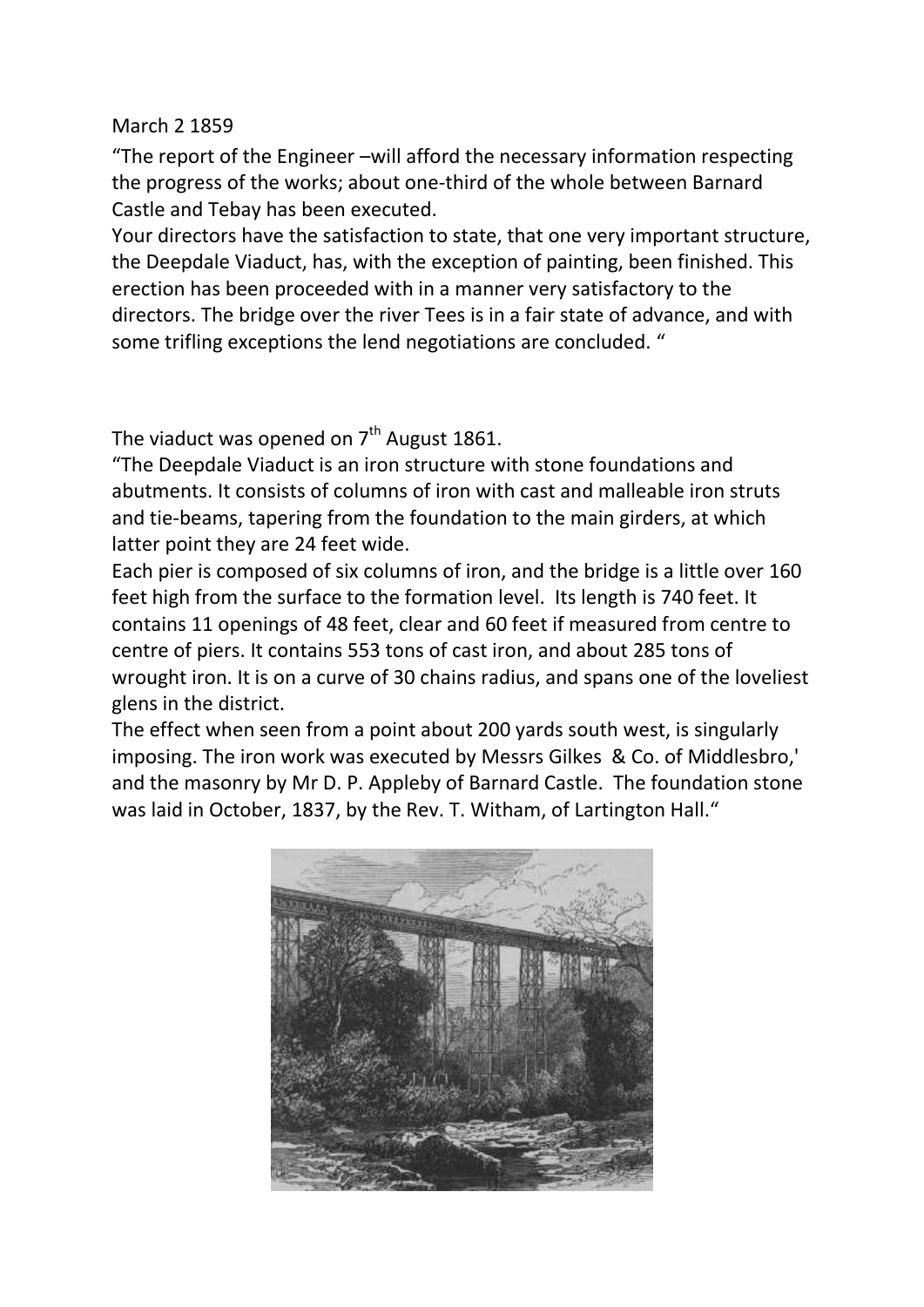In 1879, 18 years after the Deepdale Viaduct opened, the Tay Bridge collapsed.



## "16/12/1903

#### Platelayer Injured at Cat Castle

For some time past extensive restoration-work has been going on at the Cat Castle, or Deepdale Viaduct, which is over 160 feet high.

The rails have been disturbed and new metals laid. In consequence all trains, either on the up or down line, are switched on to one set of rails, and great care is exercised signalling and what not. All trains slow down on approaching Cat Castle, and, on Saturday, Joseph Chatt, told off to give warning, had indicated the approach of the morning train from Barnard Castle to Tebay, when, in stepping out of the way be was caught by the passenger train engine, and knocked down. His arm was broken, and, besides the shock, he sustained other injuries, the poor fellow having been hurled on to a heap of chains, where he was found to be in a semi-conscious condition. Escape from a terrible death was miraculous. The driver informed the other men, who went to Chatt's assistance. He was at once attended by Dr. Adams, and conveyed to his home at Startforth. Mr Chatt is a most useful church-worker at Barnard Castle, and is much esteemed."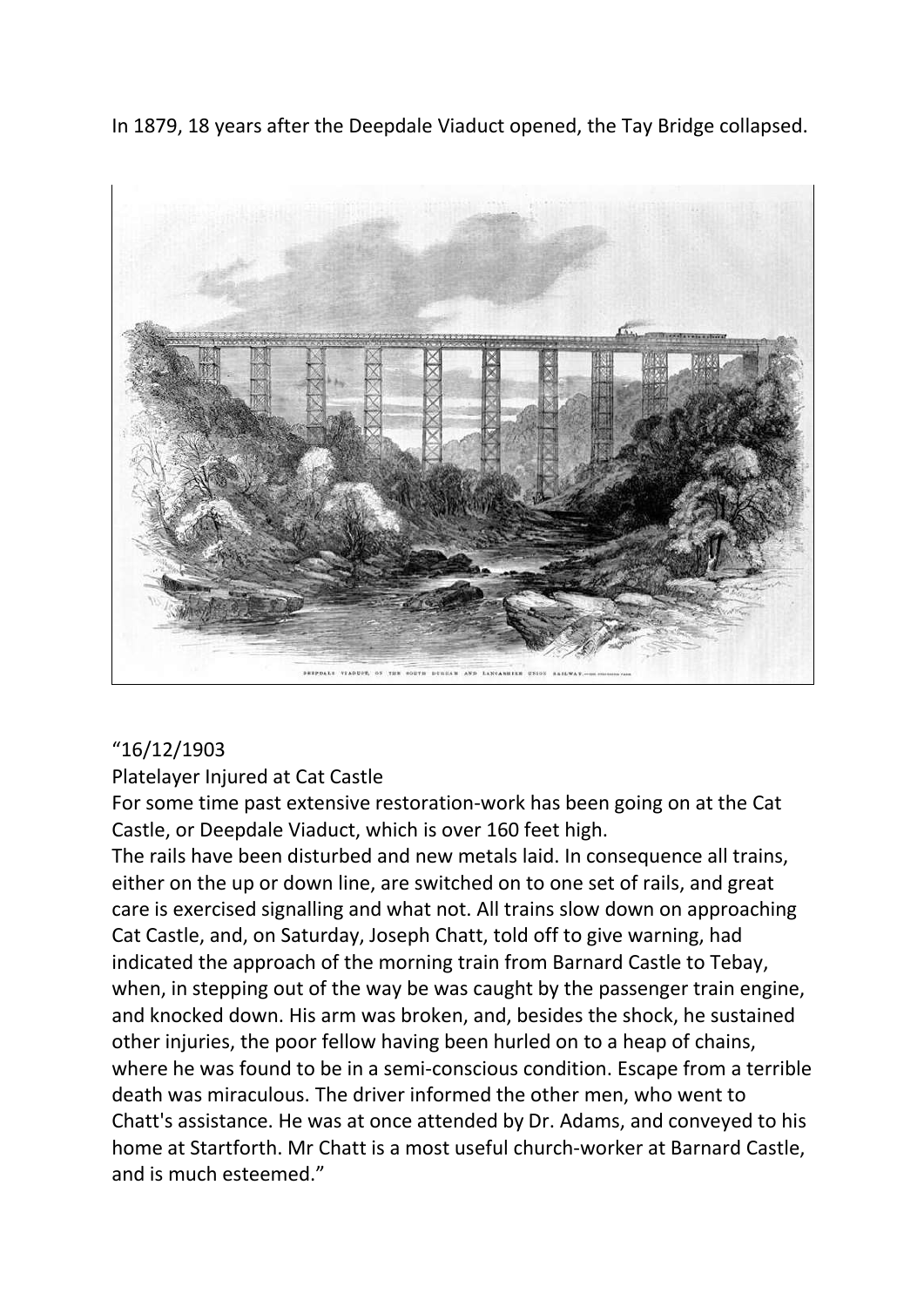## 14<sup>th</sup> January 1914

"Local interest at this moment is concentrated on the possible reconstruction of the three colossal viaducts on the South Durham and Lancashire Union Railway, namely, the Tees Viaduct, 732 feet long; the Deepdale or Cat Castle Viaduct, 740 feet in length; and the Beelah Viaduct, 1,000 feet long. The contract is already let for reconstructing the Tees Viaduct, to the Motherwell Bridge Company, Limited, having secured the work, and the undertaking will be commenced in the early summer.

While the viaducts between Barnard Castle and Kirkby Stephen are quite capable of carrying present-day railway loads, the North-Eastern Railway Company, as a precautionary measure, have withdrawn from service over this route their specially-designed, heavy, eight-wheeled coupled locomotives, built for mineral haulage from the South-West Durham coalfield to the iron and other manufacturing centres of North Lancashire and Cumberland. Meanwhile the mineral trains will be drawn by six-wheeled coupled engines. A day or two ago, acting on the instructions of the company's engineers, holes to the depth of about seventeen foot were dug in the neighbourhood of the Beelah Viaduct by way of testing accurately the stratification, and boring operations, it is understood, will later be carried cut. The Deepdale Viaduct has also been examined as to rock foundation. "



#### 1925

"It took 21 tons of paint to repaint Deepdale viaduct, and 31 tons for Beelah. Ten men were on the job for three months."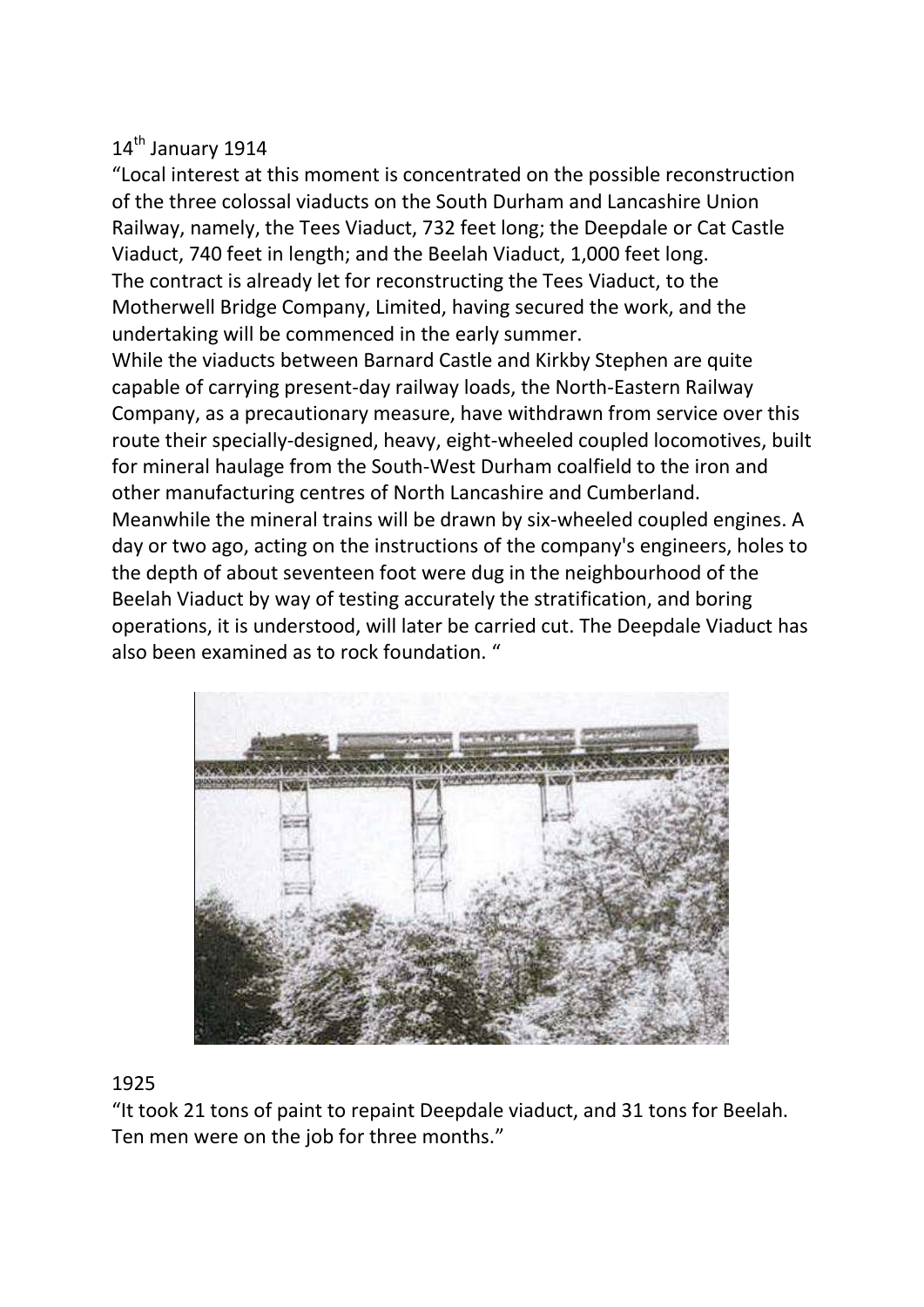## 10/06/1931

"Barnard Castle in the past earned a reputation in producing big throwers of the cricket ball, and the writer can recall some half dozen examples above the average.

William Lawson, a former leading figure in the educational world who was trained by the late Mr J. J. Bailey, when a young man used to emulates his athletic feats by throwing a stone over the Deepdale Viaduct, a height of 160 feet."

## 1962

The line was closed in 1962 and the viaduct was dismantled a year later - a process captured by a foresighted local photographer.



More photographs of the viaduct and stations on the line can be found at-

<http://www.cumbria-railways.co.uk/john-birkbeck-photos.html>

<http://www.forgottenrelics.co.uk/bridges/gallery/deepdale.html>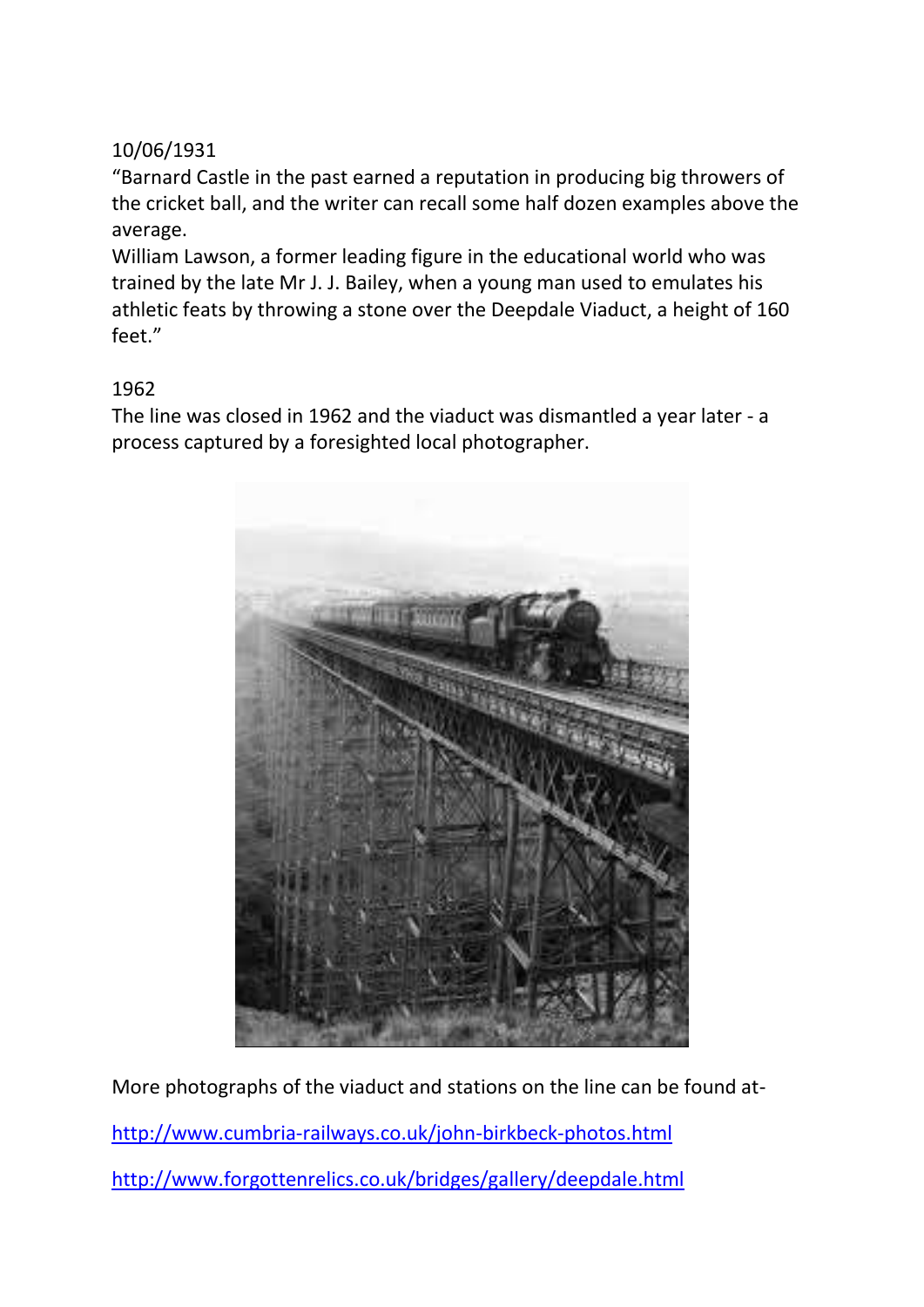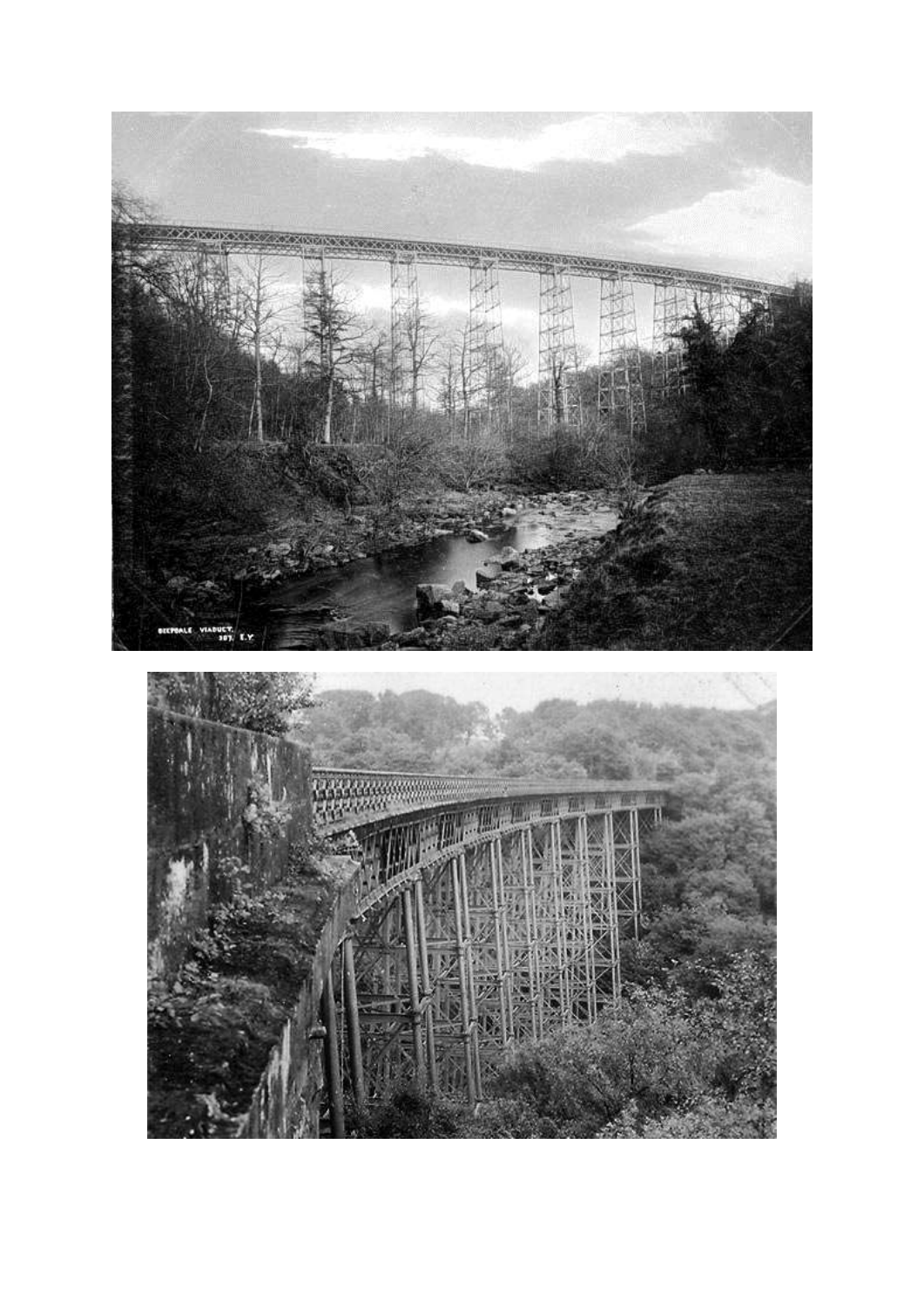Parts of the viaduct can still be seen. These are some modern photographs, from public footpaths.



**The south abutments.**



**The stone foundations of the piers on the north bank.**